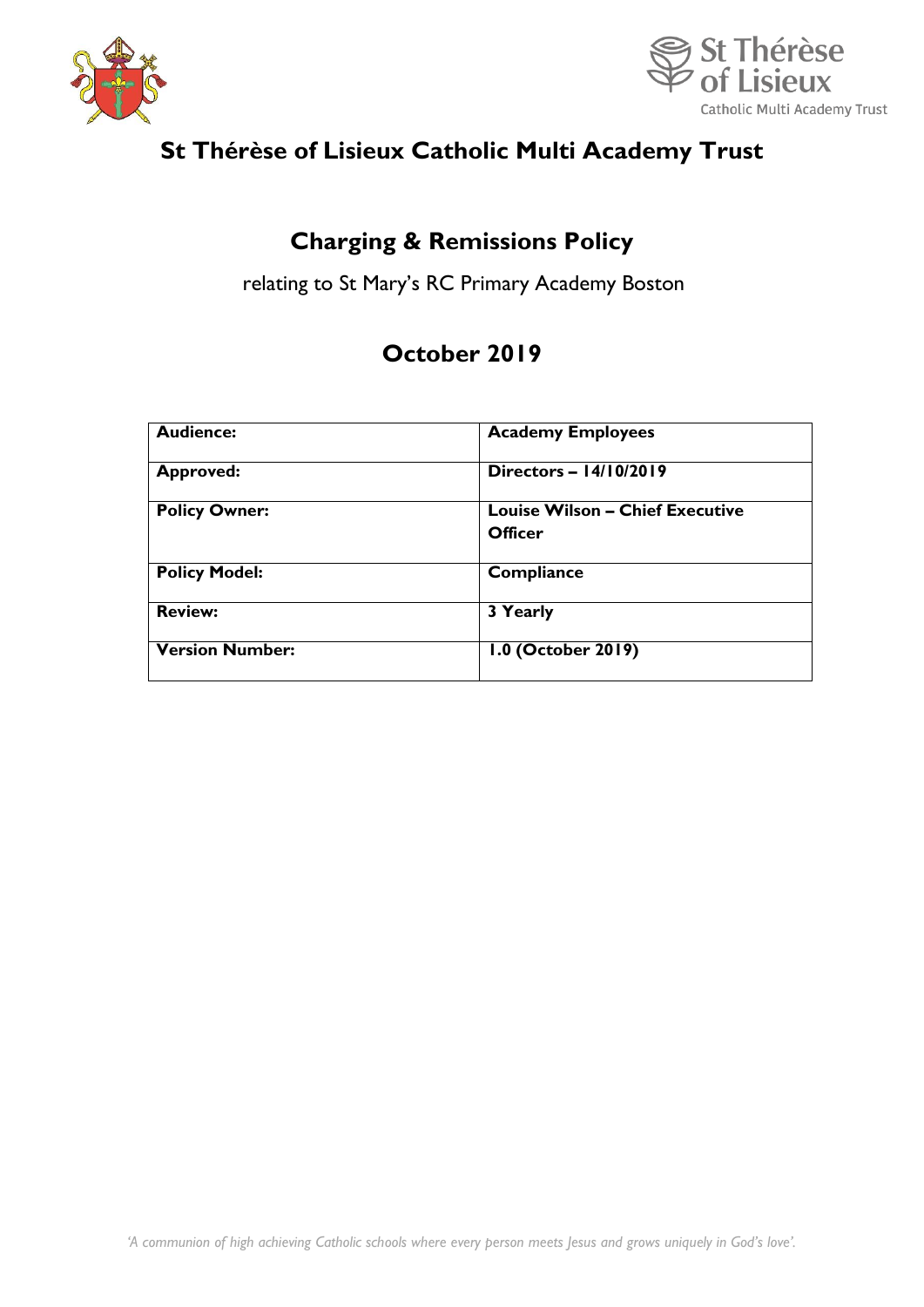



## **Scope of this policy**

This policy applies to activities and visits arranged by or delivered by any academy within St Thérèse of Lisieux Catholic Multi Academy Trust (The Trust), or by The Trust itself.

Objective of this policy

The objectives of this policy are:

- to set out The Trust wide principles on charging and remission for academy activities and visits;
- to clarify where academies will make charges and where voluntary contributions may be requested;
- to explain circumstances when academies propose to remit (wholly or partly) any charge which would otherwise be payable; and
- to set out how parents who are in receipt of the free school meal qualifying benefits will receive financial support towards the costs of activities and visits.

Policies and procedures implemented by the Trust are there to control the organisation's exposure to risks in line with the Risk Policy and those identified within the risk register. All staff should be made aware of this and all policies of the Trust and the procedures in place including any updates issued from time to time. Should staff have any queries relating to this or any other policy or procedure they should write to the Trust's Governance Manager who will ensure adequate training and guidance is provided.

### **Ownership of this policy**

This policy is owned by The Trust's Finance and Estates Committee. Each academy will adopt this policy adding their own Charging and Remissions schedule at Appendix 1.

### **Monitoring of this policy**

The CMAT Estates, Facilities and Health & Safety Advisor and Central Finance Team will monitor the financial implementation of this policy on a day to day basis. Academy Headteachers will monitor the impact of this policy through the collection and reporting of data relating to uptake of activities and visits by pupil group.

### **Relevant legislation**

Sections 449 – 462 of the Education Act 1996 School Admissions Code 2014 Policy required by The Trust's Funding Agreement This is a statutory policy

#### **Related policies/documents**

Academy Trips and Visits policies and procedures where appropriate Lettings Policy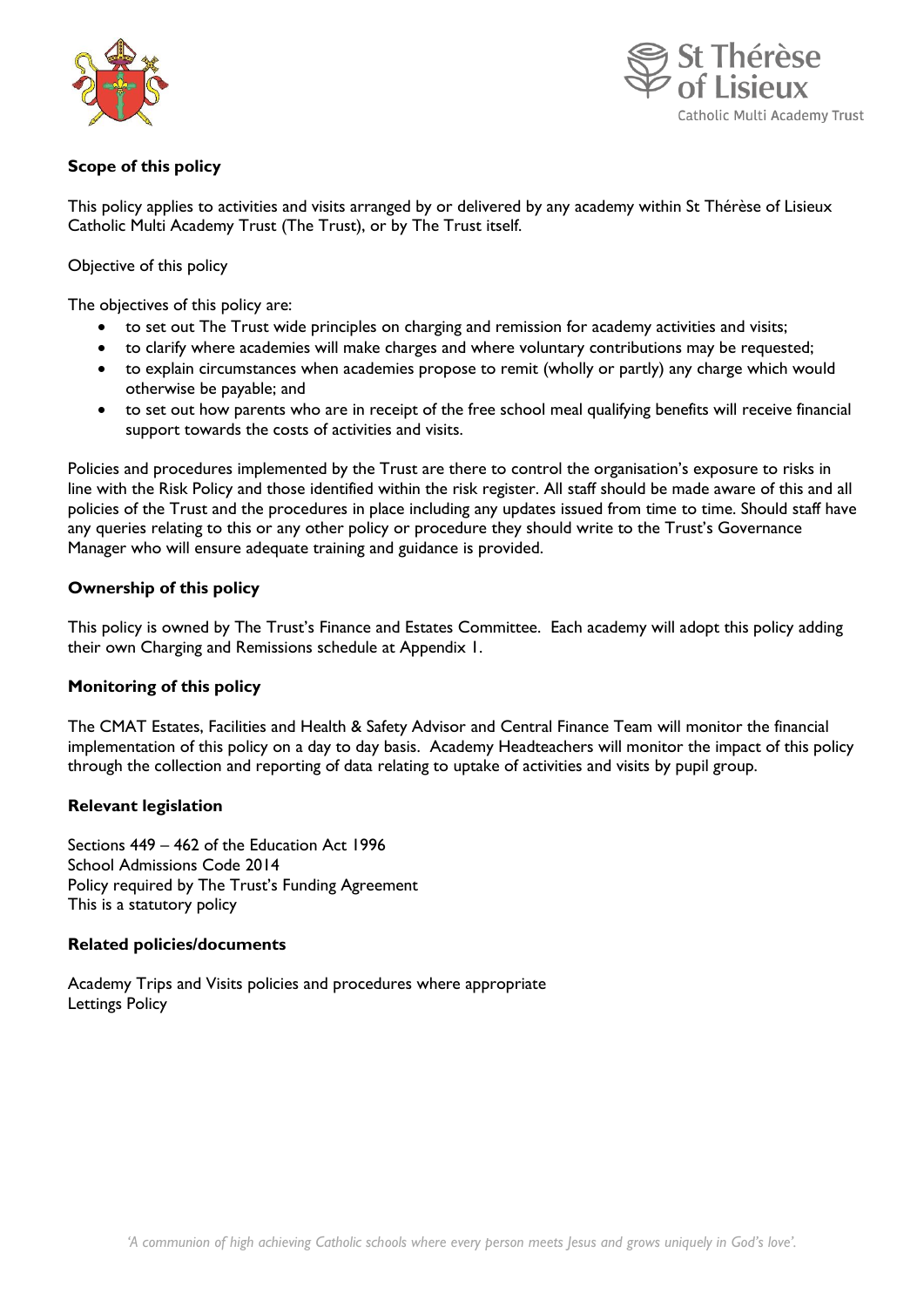

#### **Policy details**



## **1 Introduction**

1.1 The Trust is required by Law to have a statement of general policy on charging and remissions that takes account of each type of activity that can be charged for, and explains when charges will be made and when charges will be remitted. This policy has been drawn up in accordance with Sections 449-462 of the Education Act 1996 (The Act) and Regulations 1999: SI 1999/2255 which sets out the law on charging for school activities. The Act applies to academies through requirements of the Funding Agreement.

1.2 The Trust sets this general policy and each academy will provide specific information in Appendix 1 of the activities and visits where charges and remissions will apply.

1.3 No charges can be made unless the academy has drawn up a policy for that purpose, and a remissions policy.

### **2 General Principles**

2.1 Academies *can* charge for:

- any materials, books, instruments, or equipment, where the child's parent wishes him/her to own them;
- music and vocal tuition, in limited circumstances (see para 6.2);
- $\bullet$  certain early years provision<sup>1</sup>;
- community facilities<sup>2</sup>;
- extended services provision; and
- optional extras.

#### 2.2 Academies *cannot* charge for:

- education provided during school hours;
- the supply of materials, books instruments or other equipment required for education provided during school hours;
- education provided outside school hours if it is part of the national curriculum<sup>3</sup>, or part of a syllabus for a prescribed public examination that the pupils is being prepared for at the academy, or part of religious education;
- instrumental or vocal tuition for pupils learning individually or in groups, unless the tuition is provided at the request of the pupil's parent;
- entry for a prescribed public examination if the pupil has been prepared for it at the academy;
- examination re-sit(s) if the pupil is being prepared for the re-sits(s) at the academy<sup>4</sup>;
- admission to any academy;

**.** 

- transporting registered pupils to or from the academy where the local authority has a statutory obligation to provide transport
- transporting registered pupils to alternative premises or provision where the academy has arranged for pupils to be educated
- transport that enables a pupil to meet an examination requirement when he/she has been prepared for that examination at the academy; and
- transport provided in connection with an educational visit during school hours

<sup>1</sup> The Education (Charges for Early Years Provision) Regulations 2012

 $2$  The powers to provide community facilities are under s.27(1) of the Education Act

<sup>3</sup> The national curriculum is not restricted to learning outside the classroom linked to subjects – the national curriculum inclusion statement activities are also covered

<sup>&</sup>lt;sup>4</sup> If a pupil fails, without good reason, to meet any exam requirement for a syllabus, the fee can be recovered from the pupil's parents.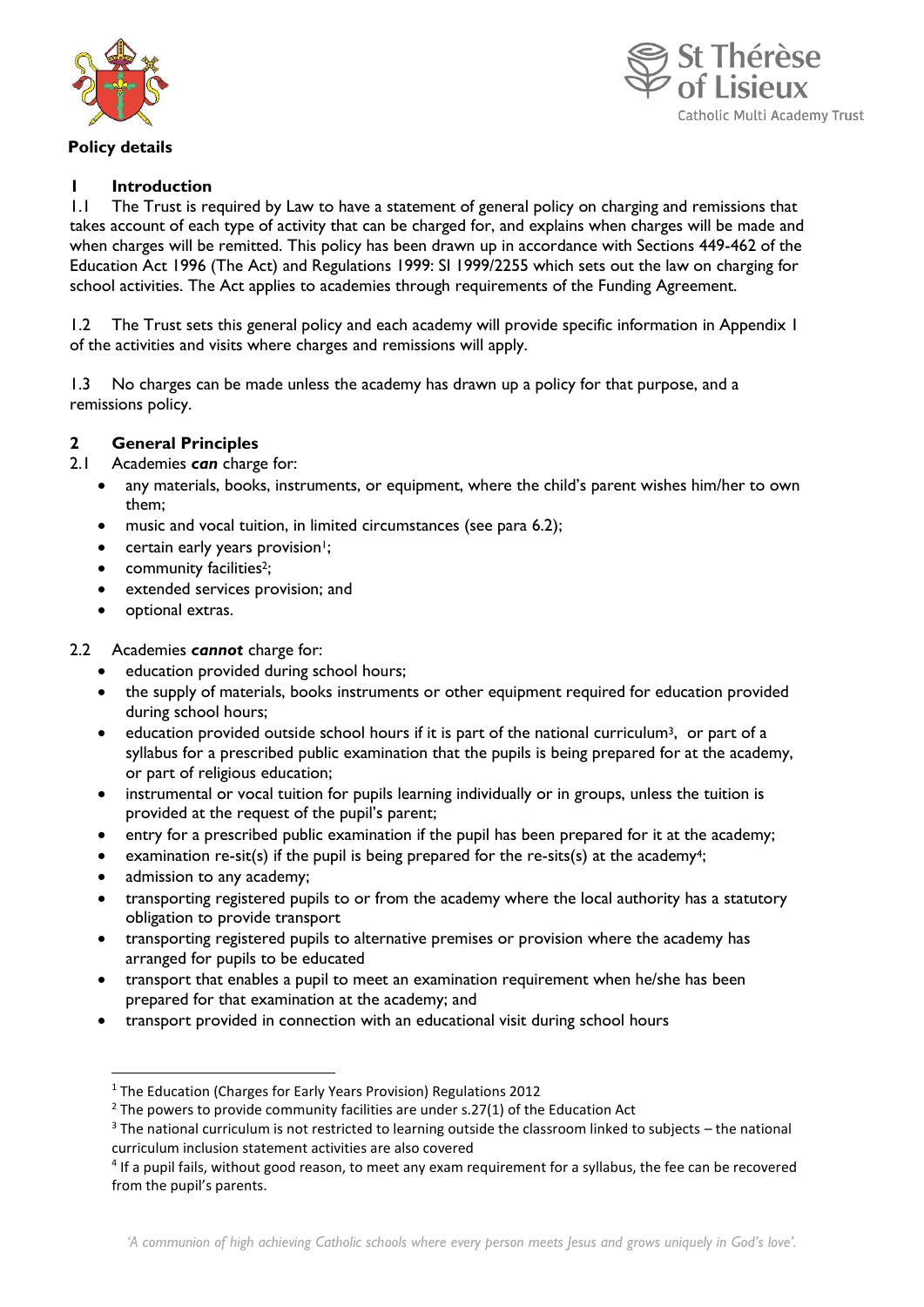



2.3 *Support for Parents*: each academy will inform parents on low incomes and those in receipt of the benefits listed in para 10.1 of the support available to them when being asked for contributions towards the cost of school visits.

## **3 Voluntary Contributions**

3.1 The Education Act specifies where charges can and cannot be made. Voluntary contributions may be requested for the benefit of the academy or any academy activity at any time. Voluntary contributions are helpful to the academy in allowing limited resources to support additional activities and visits. Each academy will make clear to parents whether or not an activity or visit can go ahead without voluntary contributions. Every child will have an equal opportunity to take part in an activity or visit regardless of a parent's ability or willingness to make a voluntary contribution. However, if an activity or visit cannot go ahead without voluntary contributions then the academy will make this clear in advance. If insufficient voluntary contributions are received then the activity or visit will be cancelled.

### **4 School Hours**

4.1 The Act distinguishes between education during school hours and education outside of school hours in defining how and when charges can be made. School Hours are defined as the times when the school is in session, and do not include the break in the middle of the day. School hours for xxxx Catholic Voluntary Academy are:

| <b>Morning Session</b> | $8.45$ am – 12.30pm (examples only – each academy to add their school hours) |
|------------------------|------------------------------------------------------------------------------|
| Afternoon Session L    | <u> I.I5pm – 3.I5pm</u>                                                      |

## **5 Optional Extras**

- 5.1 Charges may be made for some activities that are known as "optional extras" which are:
	- Education provided outside of school hours that is not:
	- a) part of the national curriculum

b) part of a syllabus for a prescribed public examination that the pupil is being prepared for at the academy; or

c) part of religious education

- examination entry fee(s) if the registered pupil has not been prepared for the examination(s) at the academy
- transport (other than transport that is required to take the pupil to the academy or to other premises where the academy has arranged for the pupil to be provided with education
- board and lodging for a pupil on a residential visit
- extended day services offered to pupils, such as breakfast clubs, after school clubs, supervised homework clubs

5.2 In calculating the cost of optional extras the following can be included:

- any materials, books, instruments, or equipment provided in connection with the optional extra;
- the cost of buildings and accommodation;
- non-teaching staff costs;
- teaching staff engaged under a contract to services purely to provide an optional extra; and
- the cost for teaching staff employed to provide tuition in playing a musical instrument or vocal tuition where the tuition is an optional extra.

5.3 Participation in any optional extra will be on the basis of parental choice and a willingness to meet the charges. Charges made per individual pupil will not exceed the actual cost of providing the optional extra.

### **6 Education during School Hours**

6.1 *Education provided during school hours* will be free of charge. This includes materials, equipment, and transport provided in school hours by the Local Authority (LA) or by the academy to carry students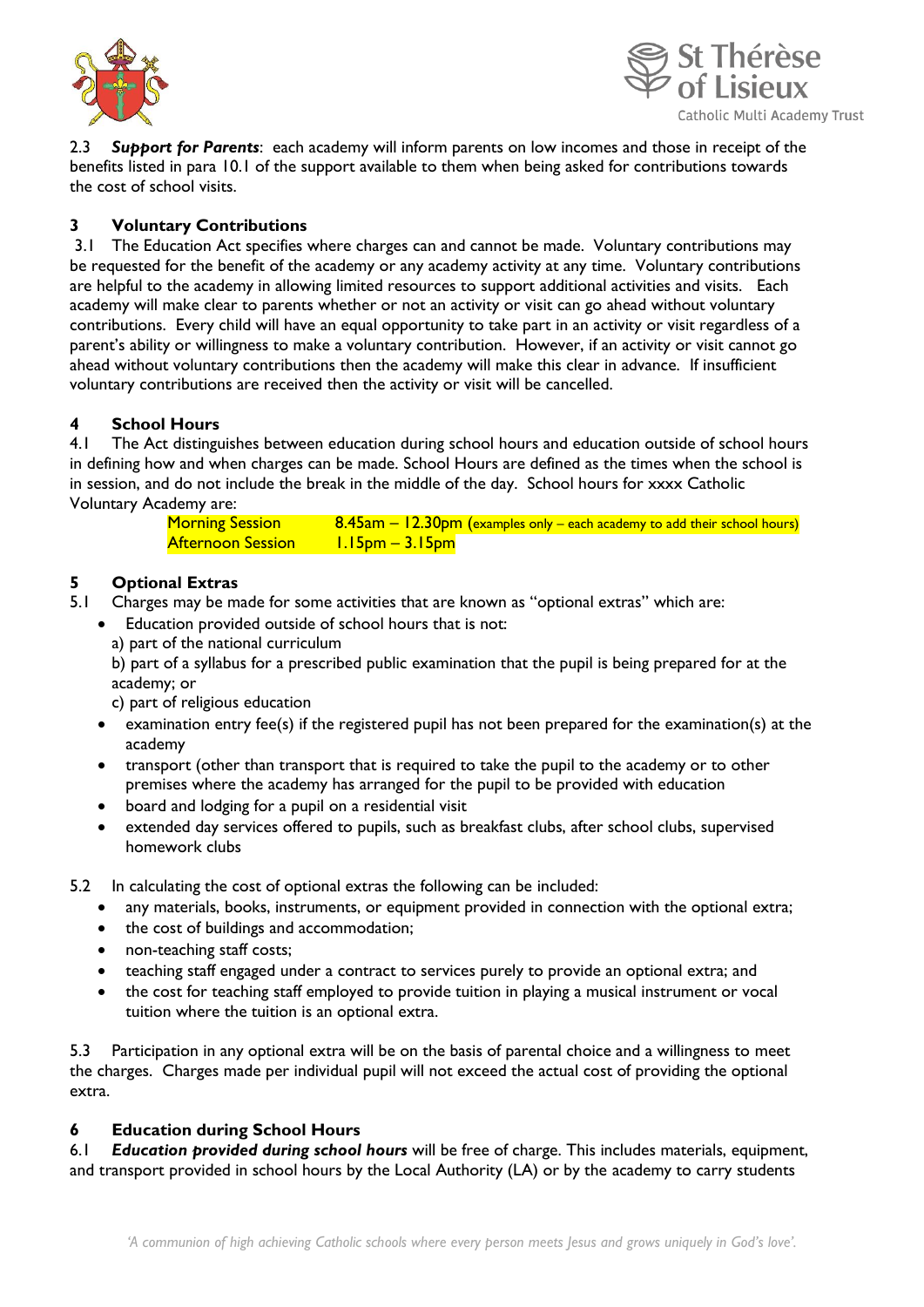



between the academy and an activity. It also includes activities taking place during the school day, such as visiting theatre companies or day trips for students. Where an activity takes place partly during and partly outside school hours then the principles set out in para 7.4 below will apply in determining the charging basis.

6.2 *Musical Instrument Tuition* during school hours is an exception and charges may be made for vocal or instrument tuition provided that the tuition is provided at the request of the pupil's parent and is not part of the national curriculum or the KS2 instrumental and vocal tuition programme. No charge may be made for a pupil who is looked after by a local authority. The charges for these lessons will be set down in a contract between the private music teacher and the parent. The academy itself will not charge for this activity.

6.3 *Activities during school hours not run by the academy or the LA:* When organisation acting independently of the academy or LA arranges an activity to take place during school hours and parents want their children to join the activity, such organisations may charge parents. Parents must then ask the school to agree to their children being absent, just as they would if they wanted to take their children out of school for a family holiday.

6.4 *Activities organised by a third party, and approved by the academy* is educational or is supervised by someone authorised by the academy, then it is the Government's view that it should be treated as if it were provided by the academy, and so no charge will be made to the parents, or students. Such an activity, if it takes place outside the school premises, is an 'approved educational activity' within the meaning of Regulation 4A (a) of the Education (Student Registration) Regulations 1995 (as amended).

## **7 Education outside school hours**

7.1 The academy will charge parents for activities that take place outside school hours when these activities are not a necessary part of the National Curriculum or do not form part of the academy's basic curriculum for religious education. These are described as 'optional extras' under The Education Act 1996. (see para 5)

7.2 *Residential Visits during school hours:* the academy will charge for board and lodging. Other costs such as transport to and from the venue, activities and events held as part of the residential will be funded through voluntary contributions. The costs of providing supply cover for staff accompanying students on a residential will be funded through voluntary contributions.

7.3 *Residential Visits outside of school time including in school holidays*: The academy will charge for board and lodging, transport costs and any activity or event held as part of the residential.

## 7.4 *Activity partly during school hours:*

### *Non-residential Activities*

If 50% or more of the time spent on the activity occurs during school hours, it is deemed to take place during school hours. Time spent on travel counts in this calculation if the travel itself occurs during school hours. Where less than 50% of the time spent on an activity falls during school hours, it is deemed to have taken place outside school hours.

### *Residential Activities*

If the number of half day school sessions taken up by the visit is equal to or greater than 50% of the number of half days spent on the visit, it is deemed to have taken place during school hours (even if some of the activities take place late in the evening)

### **8 Other Charges**

8.1 The School may make charges for the following:

### *(a) Public Examinations*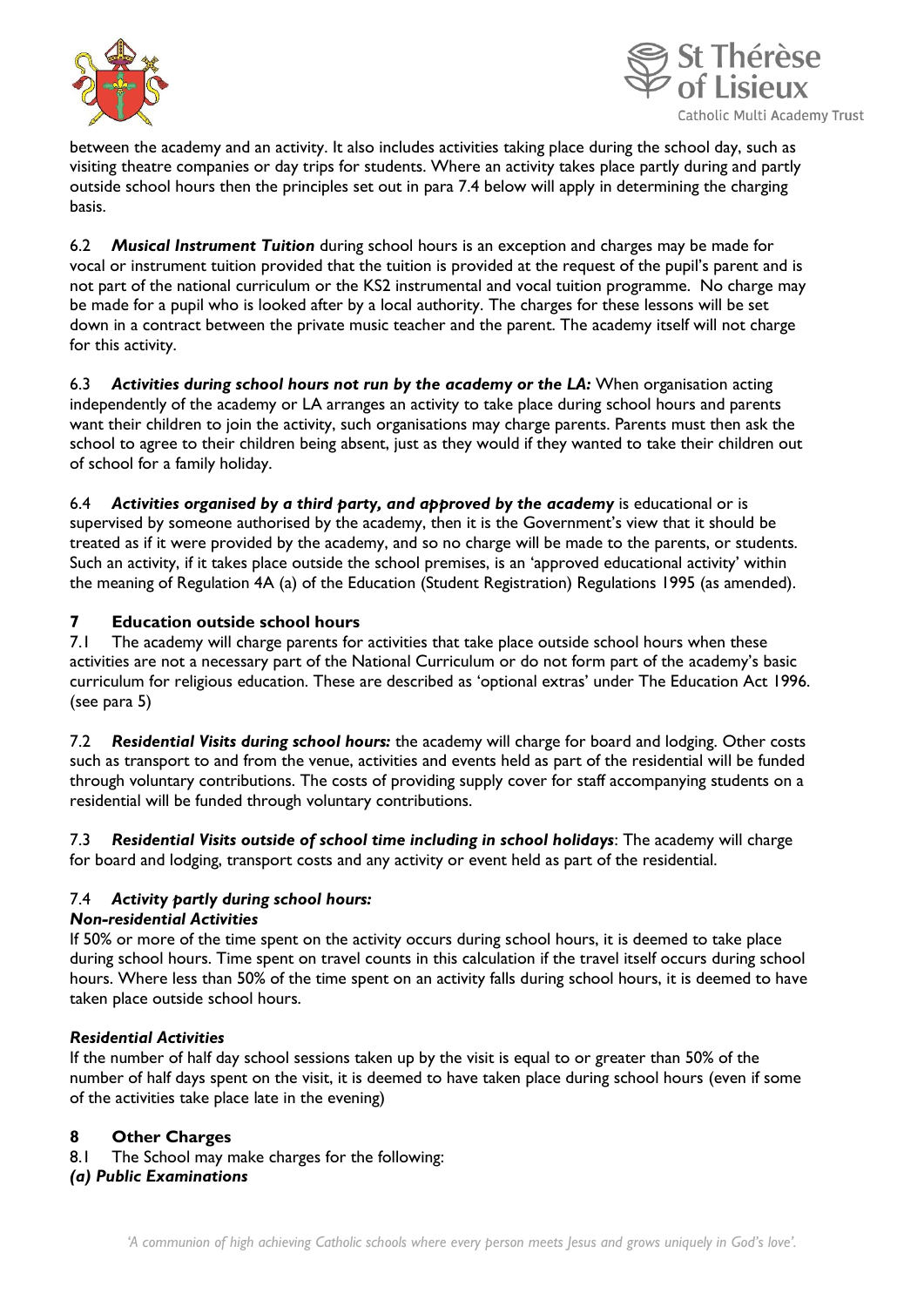



No charges will be made for entering students for public examinations that are set out in regulations and where the school has prepared that student through the syllabus. However, an examination entry fee may be charged to parents if:

- the examination is on the set list, but the student was not prepared for it at the school;
- the examination is not on the set list but the school arranges for the student to take it; and
- a student fails without good reason to complete the requirements of any public examination where the academy originally paid or agreed to pay the entry fee - this includes failure to attend for an examination without good reason.

#### *(b) Transport – School Minibus*

Under Section 19 of the Transport Act 1985 and in accordance with the provisions of the Minibus and Other Section 19 Permit Buses Regulations 1987, the school may make a charge, where applicable for use of the school minibus. The Section 19 Bus Permit specifies that students of any school, college, university or other educational establishment and staff or other helpers accompanying them may be carried as passengers. A charge will be made on a per kilometre basis and the per kilometre rate will be determined by The Trust Finance Director annually.

#### *(c) Transport – School Buses*

If The School provides a bus service for home to school transport the charges for such a service will be set to recover the costs (including indirect costs) of providing the service and will determined by the number of students travelling on the bus. Parents will be informed of the charge at the start of each term and payment will be in advance for that term.

#### *(d) Lettings of Facilities*

The school will from time to time allow other groups to use school premises. Charges for use of school premises are set at the start of each financial year.

#### **9 Penalty Charges**

The Academy may make charges for the following:

#### *(a) Unauthorised Absence*

The academy in collaboration with the Local Authority or Police will issue Penalty Notices for nonattendance at school. The circumstances in which Penalty Notices will be issued are set out in the school's Attendance Policy and the amount of the Penalty Charge will be as applicable at the time of issue.

### *(b) Damage to or loss of Property or Equipment*

Where a student has lost or caused damage to property or equipment belonging to the school or to another student through deliberate misuse or vandalism then the school will charge parents for repairing or replacing the equipment. In collaboration with the school transport providers, the school will also charge parents for any wilful damage caused to school buses by students.

### **10 Remission of Charges**

10.1 Parents, or the young person themselves, who are in receipt of any of the following benefits (the eligibility criteria for free school meals) will be exempt from paying the cost of board and lodging for residential activities taking place during school hours:

- parents will qualify for remission of some charges if they qualify for any of the following:
- Income Support
- income-based Jobseeker's Allowance
- income-related Employment and Support Allowance
- support under Part VI of the Immigration and Asylum Act 1999
- the guaranteed element of Pension Credit
- Child Tax Credit (provided you're not also entitled to Working Tax Credit and have an annual gross income of no more than £16,190)
- Working Tax Credit run-on paid for 4 weeks after you stop qualifying for Working Tax Credit
- Universal Credit if you apply on or after 1 April 2018 your household income must be less than £7,400 a year (after tax and not including any benefits you get)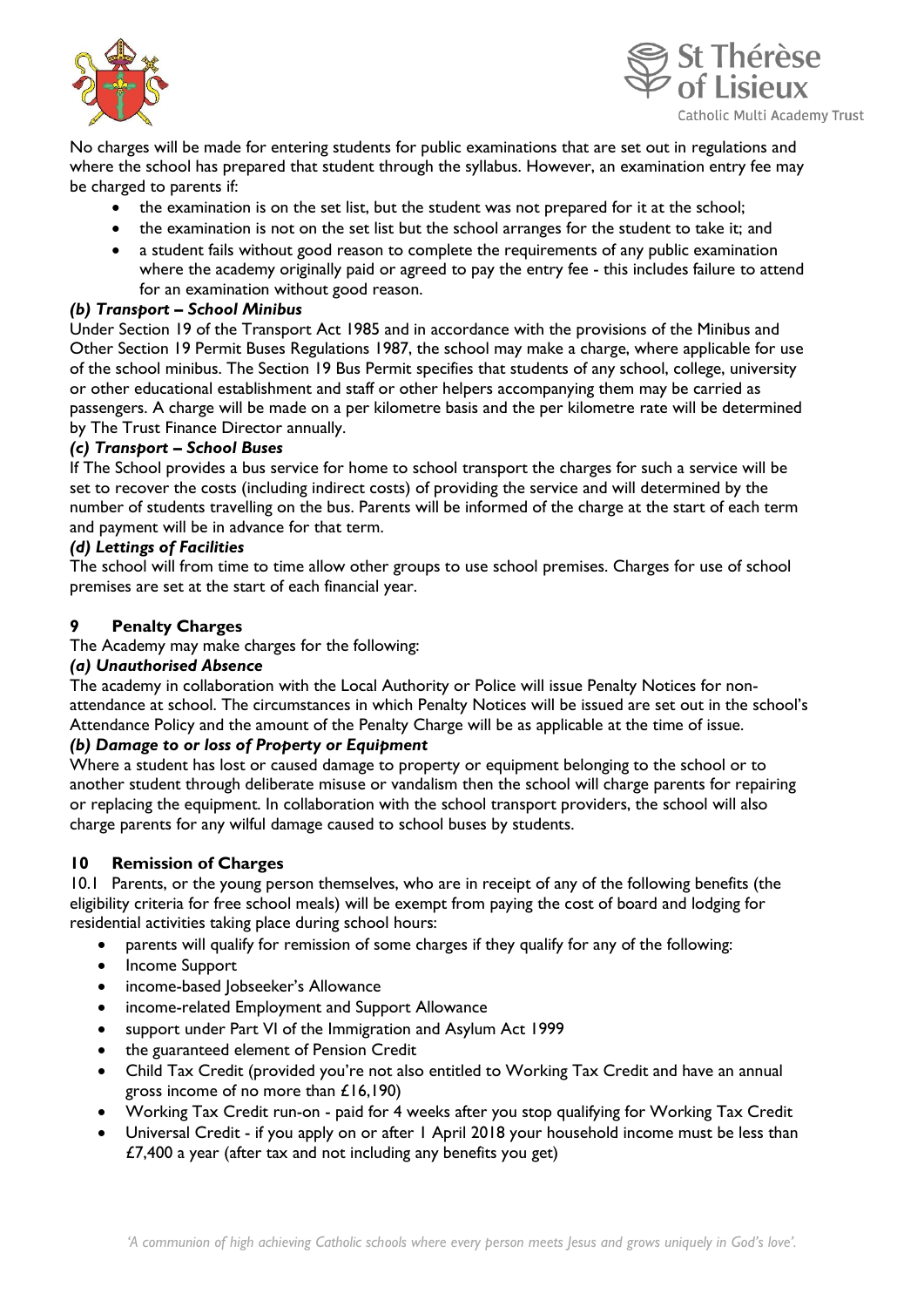



10.2 Children who get paid these benefits directly, instead of through a parent or guardian will also qualify.

10.3 You may also qualify if you get any of the above benefits and your child is both:

- younger than the compulsory age for starting school; or
- in full-time education

10.4 Letters will be sent to parents at the planning stage of a visit to make it clear that those qualifying under para 10 above will be exempt from the charges relating to board and lodgings for residential activities taking place during school hours.

10.5 The academy will meet the costs of board and lodgings for those children exempt. When trips or activities taking place during school time are oversubscribed then the process for selecting children to take part will be fair and open and those who are exempt from charges will not be disadvantaged. Ability to pay will not be a factor in selecting children to take part.

10.6 Charges to parents will not exceed the actual cost of providing the activity and will not include additional amounts to subsidise the event or other students. However, voluntary contributions will be sought at any time towards the costs of the activity and these will be used to ensure that the activity can proceed. In the event of excess charges being made, parents will be refunded. However, voluntary contributions will be retained by the school.

#### **11 Specific Remissions for xxx Catholic Voluntary Academy**

11.1 Appendix 1 illustrates how the academy will charge for the range of activities typically taking place during a school year.

11.2 Example As part of the distinctive Catholic ethos of the school, the Local Governing Body wishes to make available to every child the opportunity to take part in at least one Briars Retreat during their time at school. Although not obliged to do so the school may offer support to families towards meeting the costs of these retreats. Parents experiencing financial difficulties not already covered under the remissions section of this policy will be advised to contact xxx at the academy, who will review the circumstances. Decisions on financial support will be made on a case by case basis.

### **Supporting Documents**

Charging for School Activities May 2018 <https://www.gov.uk/government/publications/charging-for-school-activities>

**FND**